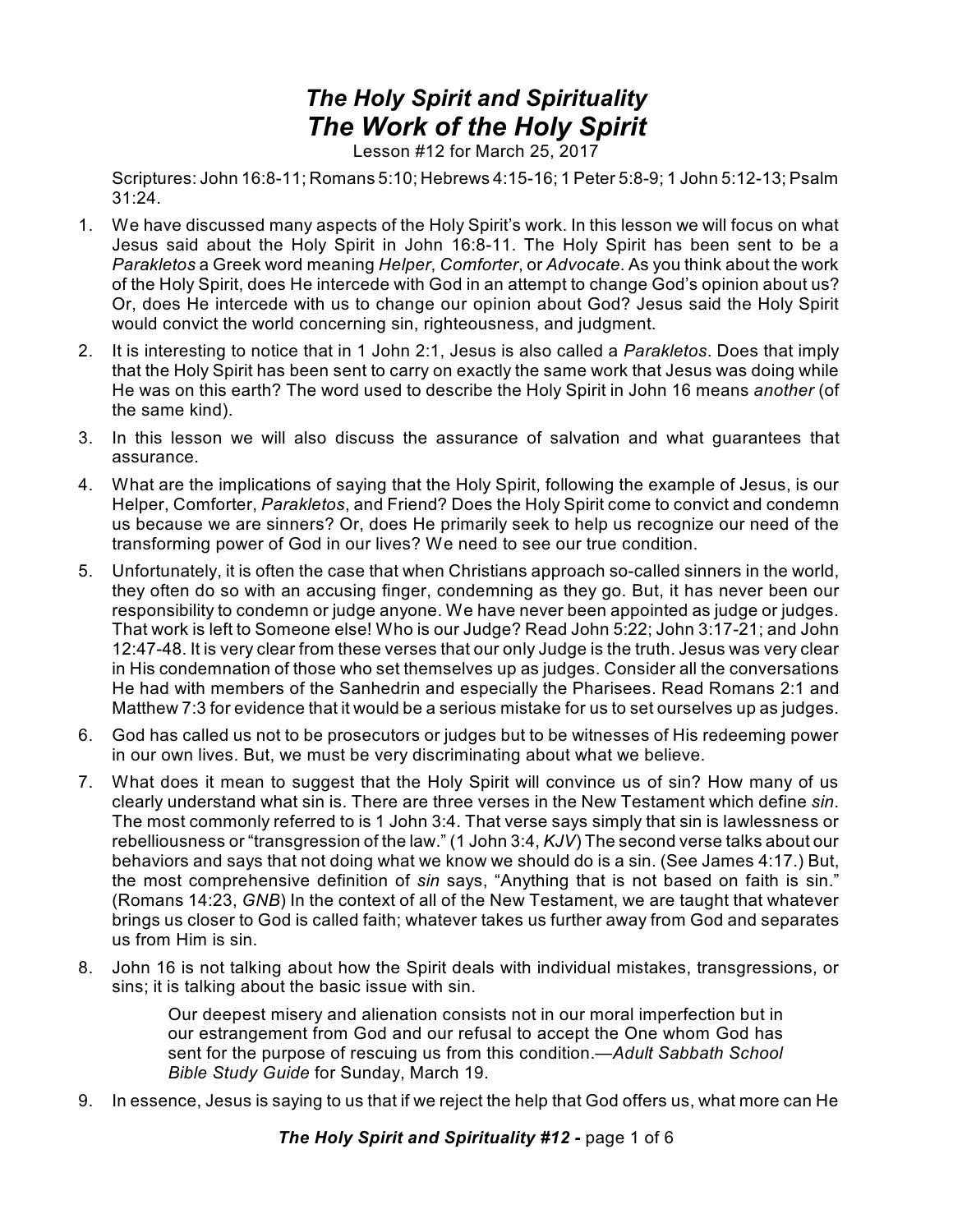do?

- 10. So, what is the relationship among the mission of Jesus Christ, His death on the cross, the work of the Holy Spirit, and our salvation? How is the rest of the universe involved?
- 11. We must not limit the purposes or aims of Jesus's death on the cross.

**Through the plan of salvation, a larger purpose is to be wrought out even than the salvation of man and the redemption of the earth. Through the revelation of the character of God in Christ, the beneficence of the divine government would be manifested before the universe, the charge of Satan refuted, the nature and result of sin made plain, and the perpetuity of the law fully demonstrated.**—Ellen G. White, *The Signs of the Times*, February 13, 1893, par. 12; *Ibid*. December 22, 1914, par. 4; *The Messenger*, June 7, 1893, par. 5; *Bible Echoes*, July 15, 1893, par. 3; *That I May Know Him* 366.4.

**But the plan of redemption had a yet broader and deeper purpose than the salvation of man.** It was not for this alone that Christ came to the earth; it was not merely that the inhabitants of this little world might regard the law of God as it should be regarded; but **it was to vindicate the character of God before the universe.** To this result of His great sacrifice–its influence upon the intelligences of other worlds, as well as upon man–the Saviour looked forward when just before His crucifixion He said: "Now is the judgment of this world: now shall the prince of this world be cast out. And I, if I be lifted up from the earth, will draw all unto Me." John 12:31, 32. **The act of Christ in dying for the salvation of man would not only make heaven accessible to men, but before all the universe it would justify God and His Son in their dealing with the rebellion of Satan. It would establish the perpetuity of the law of God and would reveal the nature and the results of sin.**—Ellen G. White, *Patriarchs and Prophets* 68.2- 69.0 (1890); *Reflecting Christ* 50.3 (1985).

By coming to dwell with us, Jesus was to reveal God both to men and to angels.... Not alone for His earthborn children was this revelation given. **Our little world is the lesson book of the universe**. God's wonderful purpose of grace, the mystery of redeeming love, is the theme into which "angels desire to look," [1 Peter 1:12] and it will be their study throughout endless ages.—Ellen G. White, *The Desire of Ages* 19.2 (1898); *AG* 45.3; *LDE* 31.1; *OFC* 200.3; *Reflecting Christ* 15.4 (1985).

To the angels and the unfallen worlds the cry, "It is finished," had a deep significance. It was for them as well as for us that the great work of redemption had been accomplished.... **Not until the death of Christ was the character of Satan clearly revealed to the angels or to the unfallen worlds.** The archapostate had so clothed himself with deception that even holy beings had not understood his principles. They had not clearly seen the nature of his rebellion.—Ellen G. White, *The Desire of Ages* 758.3 (1898). [Bold type and content in brackets are added.]

- 12. The Holy Spirit has been sent not just to convict us of sin and teach us the truth about sin *versus* faith but also to teach us the truth about righteousness. The world in general is no more aware of the truth about righteousness than it is of the truth about sin.
- 13. Isaiah 64:6 tells us that all our attempts at pleasing God in our own power are nothing more than "filthy rags." But, if we allow the Holy Spirit to work in our lives, revealing to us the truth of all that Jesus taught and did, then we can become like Him in character, accepting the righteousness of Jesus Christ on our behalf.
- 14. Is the Father the One who has to approve of our righteousness before we can enter heaven? *The Holy Spirit and Spirituality #12 -* page 2 of 6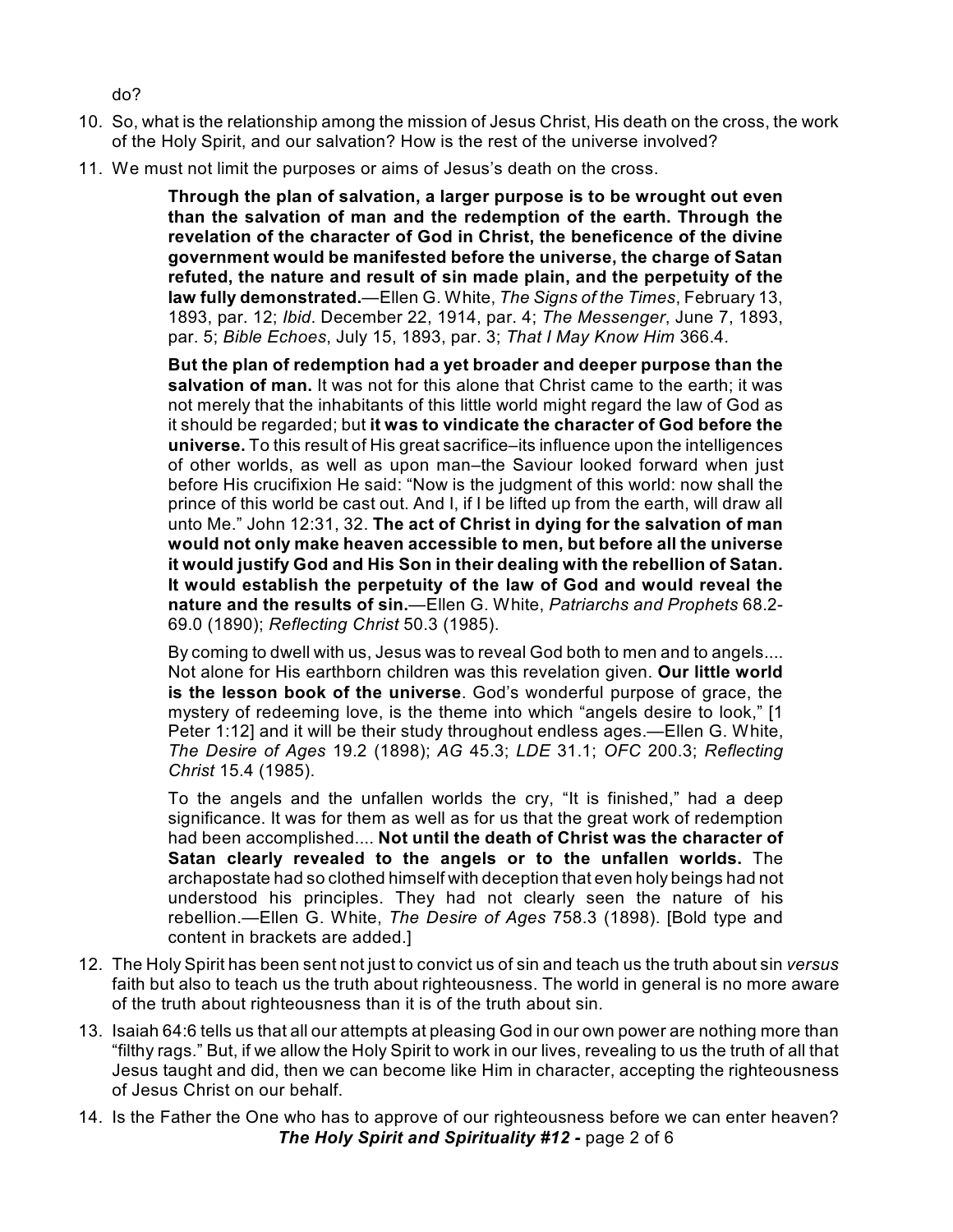Does that mean that the Father is not as loving as the Son? (John 3:16) Or, does it mean that the Father is our Judge while the Son and the Holy Spirit are our Intercessors or Advocates? To review, John 5:22 says that the Father is not going to judge anyone; He gives all judgment to the Son! And what about John 3:17-21 and John 12:47-48? We each judge ourselves by the way we respond to the Light and Truth.

- 15. Read Romans 5:10. What is implied by the fact that God wants to make us His friends? Those who are willing to accept God's plan for their lives will be regarded as God's friends–His faithful sons and daughters–and He will welcome them into heaven.
- 16. By decisively refuting the accusations and answering the questions that have been raised by Satan in the great controversy, Jesus was able to return to His Father triumphantly, having won the great controversy and providing salvation for the entire universe.
- 17. Many Christians believe that we can only be saved because there are saints including Mary the mother of Jesus and Jesus Himself, pleading her/His own merits on our behalf in heaven. Our Bible study guide states:

... by means of the resurrection, God the Father placed the stamp of His approval upon Jesus' life and redemptive work. Now Jesus lives to intercede for us *(Heb. 4:15, 16)*, and He applies the merits of His death in our behalf because we do not have the righteousness needed for salvation.—*Adult Sabbath School Bible Study Guide* for Monday, March 20.

Does your view of God correlate with that? Or, is that a very forensic view of salvation and God's work and Jesus's mission?

18. How does the resurrection place a stamp of approval on Jesus's work? Did the Father raise Jesus? Or, did Jesus arise in His own power? Is the Father somehow fooled into thinking that Christ's merits are really our merits?

> When the voice of the mighty angel was heard at Christ's tomb, saying, Thy Father calls Thee, the Saviour came forth from the grave by the life that was in Himself. Now was proved the truth of His words, "I lay down My life, that I might take it again. . . . I have power to lay it down, and I have power to take it again." Now was fulfilled the prophecy He had spoken to the priests and rulers, "Destroy this temple, and in three days I will raise it up." John 10:17, 18; 2:19.—Ellen G. White, *The Desire of Ages* 785.2.

- 19. This is a major point in the great controversy! Why isn't it repeated again and again? There is even minimal mention of this in the writings of Ellen White.
- 20. In light of Jesus's work which He accomplished not only on our behalf but also on behalf of the entire universe and which is being carried on by the Holy Spirit right now in the lives of His faithful followers, are we getting to know Jesus better and, thus, becoming more like Him each day? If that is the focus of our lives, we will not need to worry about our past sins or about how we can meet the requirements of God's law; it will all come naturally through what the Holy Spirit is doing in us. (See Ephesians 1:8-10; 3:8-10 and Colossians 1:19-20.)
- 21. But, we must be clear that this is the work of the Holy Spirit in us. It is not something we do by ourselves. Every effort to keep the law in our own power will fail. Only the Holy Spirit can bring about that transformation in our lives.
- 22. Once again, read John 16:8,11. Is there really good news in the judgment? Do we believe that Jesus has proven that God is the One who has told us the truth about life? The great controversy? The Devil–who was and is the father of lies? (John 8:44) And the truth about sin and its consequences?
- 23. Our main approach to sinners should not be an attempt to scare them into the truth. You cannot scare "the hell" out of people, literally! It is not our job to convince them of the judgment. We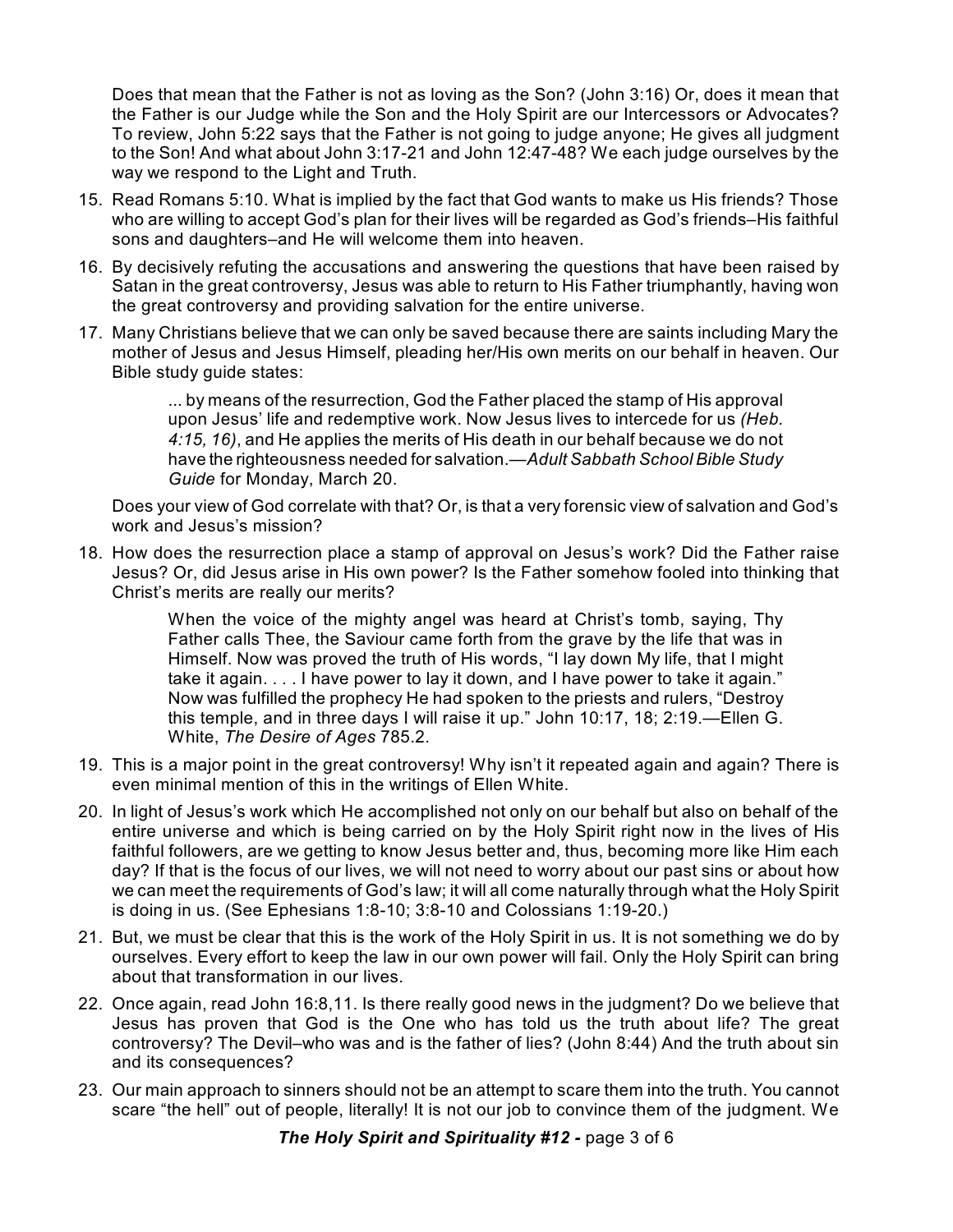need to speak the truth about sin and its terrible consequences; but, we need to do so in the context of telling people the truth about salvation.

- 24. As we mentioned above, John 3:17-21 and 12:47-48 make it very clear that, in fact, we actually judge ourselves based on our responses to the truth. But, in John 16:11, the Holy Spirit through John was not talking about that final judgment. He was speaking about the fact that Satan has already been decisively defeated by Jesus at Calvary.
- 25. So, on what basis do we know that the Devil has already been judged? What does that mean for us in the great controversy? The mountain of lies that Satan has produced has been overcome by the truth as demonstrated in the life and death of Jesus Christ.
- 26. Read 1 Peter 5:8-9. How does it make you feel to know that the Devil is going about as a roaring lion? The Devil feels like a trapped or caged lion. He knows that his time is short; but, he is determined to take down as many people as possible with him into destruction.
- 27. We are told that "the blood of Jesus makes us free." (John 8:32) But, is it the blood of Jesus that makes us free? Was there something different about His red blood cells, white blood cells, platelets, and/or plasma? How does that freedom come about? Or, is it the meaning of the death of Jesus that teaches us the truth about sin and its consequence–death–and demonstrates once and for all that it is God who has told us the truth. See 1 Corinthians 1:18.
- 28. As World War II was drawing to a conclusion and Hitler realized that he was losing, he redoubled his efforts so that the last months of World War II were the bloodiest times of all. No wonder we need to be very aware of Satan's conditions and his goals.
- 29. The real judgment came when Jesus decisively defeated the Devil at the cross and at the tomb of Joseph. There can be no doubt among those with a clear understanding of the great controversy about Who has been telling us the truth ever since the Garden of Eden (Genesis 2:17; 3:1-5) and telling the truth to the rest of the universe ever since even before that.
- 30. Read 1 John 5:12-13; Romans 8:15-17; and 2 Corinthians 5:5. These verses describe for us what is sometimes referred to as *the assurance of salvation*. What does that mean to you? Think of the changes that take place when a person accepts Jesus as his Savior and welcomes the Holy Spirit into his life. First of all, he is changed from God's enemy into His friend. (Romans 5:10) He will seek to walk, following the guidance of the Holy Spirit. (Romans 8:4)
- 31. Read Ephesians 1:13-14. How can we know whether or not we have been sealed by the Spirit?

**Just as soon as the people of God are sealed in their foreheads–it is not any seal or mark that can be seen, but a settling into the truth, both intellectually and spiritually, so they cannot be moved–just as soon as God's people are sealed and prepared for the shaking, it will come.** Indeed, it has begun already; the judgments of God are now upon the land, to give us warning, that we may know what is coming (MS 173, 1902).—Ellen G. White, *SDA Bible Commentary*, vol. 4, 1161.6; *LDE* 219.4; *Maranatha* 200.2; *FLB* 287.7; *OFC* 83.6; *Ibid.* 328.2*; 1MR* 249.2-250.0; *10MR* 252.1. [Bold type is added.]

32. Christians should not be speaking as if their salvation was in doubt. Christ has already won the great controversy. We should:

> Talk courage, talk faith and hope, and you will be all light in the Lord. Keep thinking of the open door that Christ has set before you, that no man can shut. God will close the door to all evil, if you will give him a chance. When the enemy comes in like a flood, the Spirit of the Lord will lift up for you a standard against him.—Ellen G. White, *The Advent Review and Sabbath Herald*, April 16, 1889, par. 8.

33. Read Romans 5:4-5; 15:13; and 1 Corinthians 13:13. What is the relationship among the work of the Holy Spirit, the love of God, and hope? God's entire government is based on love. God

*The Holy Spirit and Spirituality #12 -* page 4 of 6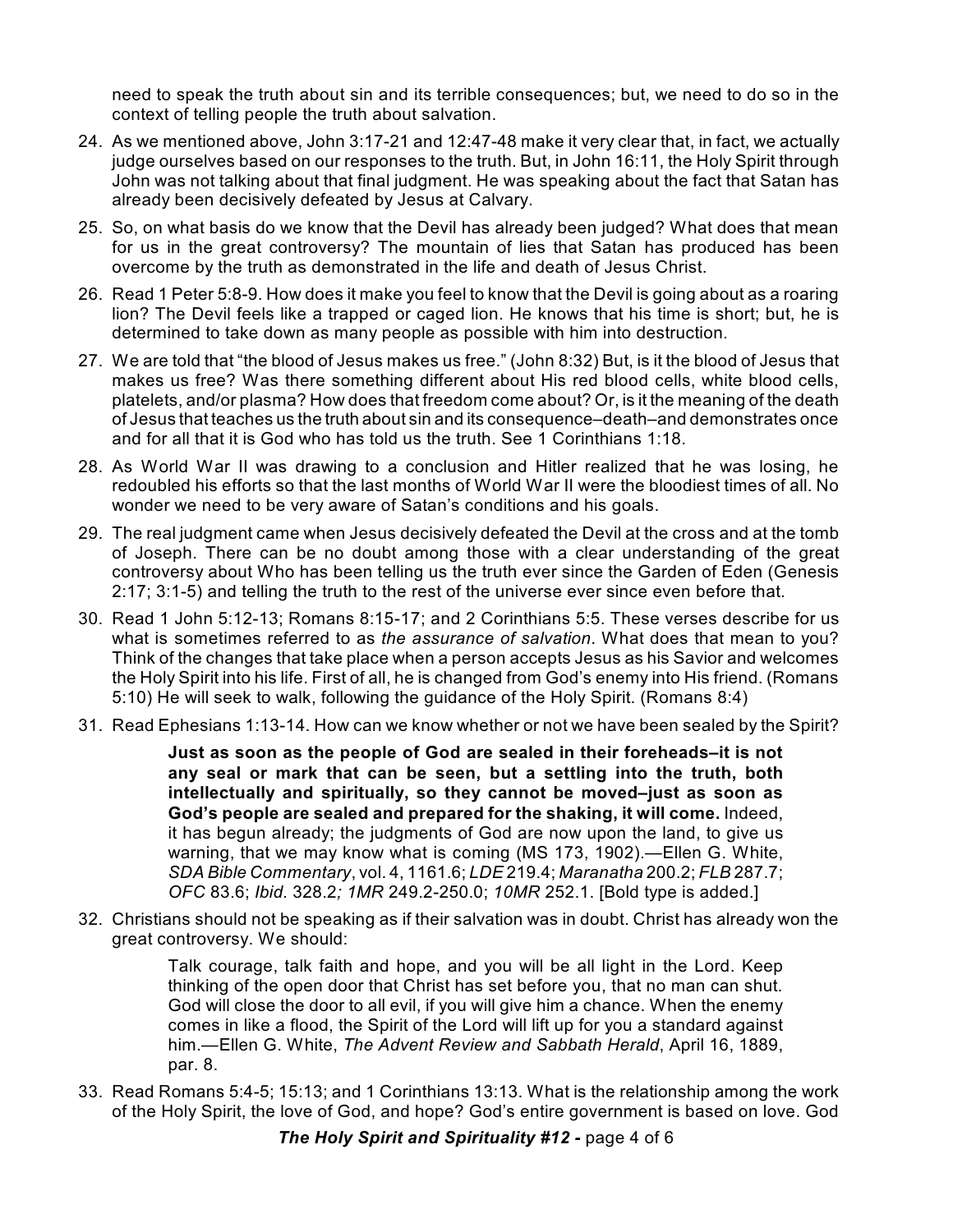Himself is described as love. (1 John 4:8,16) As we look forward to being a part of that government, we can have the greatest hope possible. In fact, we can face whatever might come because we know that even if we were to be martyred, we have an eternal hope and a future life. It was that realization–that hope–which transformed the disciples after resurrection Sunday.

- 34. Hope is more than just optimism. An optimist just thinks that everything is going to be fine. But, our hope is not just a blind feeling; it is based on solid evidence from Scripture. We can trust God because He has always told the truth, and He was willing to die to prove it. Thus, because we can verify that God has always told us the truth, we can trust in His promises for the future. Without the Holy Spirit to press home the truth to us, we would find it difficult even to believe the good news that comes to us from the life, death, and resurrection of Jesus.
- 35. In summary, we can say with absolute certainty that the HolySpirit works harmoniously with God the Father and God the Son to accomplish our salvation. Everything that is required for our salvation is possible through the transforming power of the Holy Spirit working in our lives. The evidence has been laid out in the life, ministry, death, and resurrection of Jesus. The Holy Spirit helps us to comprehend the incredible implications of those facts.

In describing to His disciples the office work of the Holy Spirit, Jesus sought to inspire them with the joy and hope that inspired His own heart. He rejoiced because of the abundant help He had provided for His church. **The Holy Spirit was the highest of all gifts that He could solicit from His Father for the exaltation of His people. The Spirit was to be given as a regenerating agent, and without this the sacrifice of Christ would have been of no avail.** The power of evil had been strengthening for centuries, and the submission of men to this satanic captivity was amazing. **Sin could be resisted and overcome only through the mighty agency of the Third Person of the Godhead, who would come with no modified energy, but in the fullness of divine power.** It is the Spirit that makes effectual what has been wrought out by the world's Redeemer. It is by the Spirit that the heart is made pure. Through the Spirit the believer becomes a partaker of the divine nature. **Christ has given His Spirit as a divine power to overcome all hereditary and cultivated tendencies to evil, and to impress His own character upon His church.**

Of the Spirit Jesus said, "He shall glorify Me." The Saviour came to glorify the Father by the demonstration of His love; so the Spirit was to glorify Christ by revealing His grace to the world. **The very image of God is to be reproduced in humanity. The honor of God, the honor of Christ, is involved in the perfection of the character of His people**.—Ellen G. White, *The Desire of Ages* 671.2-3. [Bold type is added.]

- 36. Do you feel comfortable in your understanding of sin *versus* righteousness? Do you understand the implications of Romans 14:23? Do you understand what the assurance of our salvation is based upon? Review once again, these two basic facts: 1) Jesus Christ has already won the great controversy on behalf of God and the entire universe; and 2) If we are willing to take the time to allow the Holy Spirit to work in our lives to transform us into God's faithful and obedient children, God has promised us an eternity of wonderful times with the Father, Son, and Holy Spirit, and all of the rest of His children throughout the universe.
- 37. Have you considered the fact that there seems to be a biblical difference between talking about *sin* in the singular–our separation from God–and *sins* in the plural? During these lessons, have you developed a better understanding of the ministry of the Holy Spirit? What is the Holy Spirit's ultimate goal for our lives? The Holy Spirit wants us to develop an intimate relationship with Jesus Christ. He wants us to recognize that sin separates us from God, from life, and from any future hope. But, He also wants us to understand that all of that can be put behind us as we

*The Holy Spirit and Spirituality #12 -* page 5 of 6